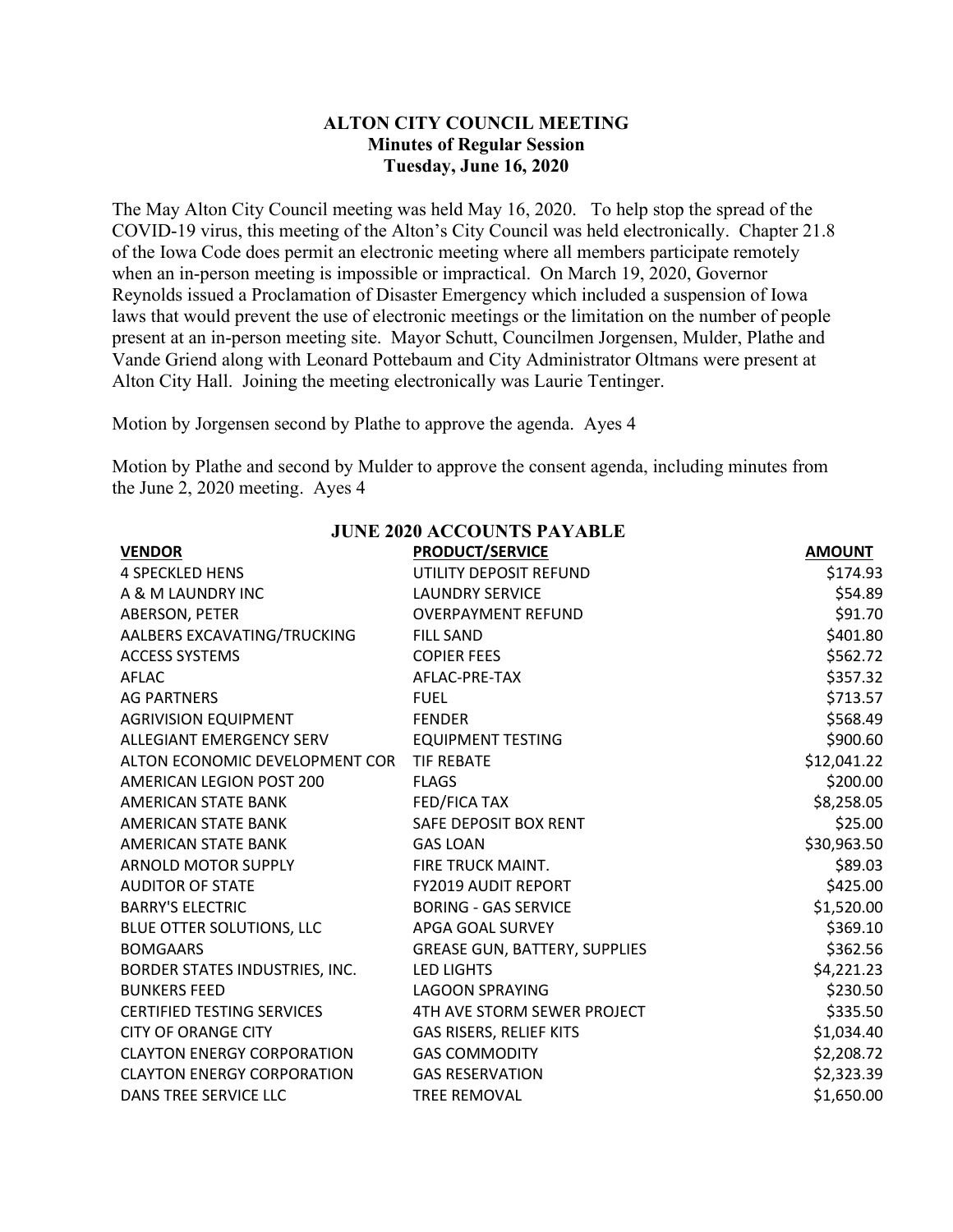| DEWILD GRANT RECKERT & ASSOC      | 4TH AVE STORM SEWER, FRANCHISE REVIEW | \$4,310.35  |
|-----------------------------------|---------------------------------------|-------------|
| DOTY, DANIEL                      | UTILITY DEPOSIT REFUND                | \$300.00    |
| <b>ECHO GROUP INC</b>             | WIRE TOWER, PIPE, SANITIZER           | \$3,033.48  |
| <b>FASTENAL</b>                   | <b>SUPPLIES</b>                       | \$3.93      |
| <b>FOREMAN TIRE SERVICE</b>       | <b>TIRE REPAIR</b>                    | \$28.00     |
| FP MAILING SOLUTIONS              | <b>INK CARTRIDGES</b>                 | \$418.00    |
| <b>FRANK DUNN CO</b>              | HIGH PERFORMANCE PATCH                | \$620.00    |
| <b>GAS PRODUCTS SALES INC</b>     | <b>GAS ERTS</b>                       | \$215.75    |
| <b>HANSEN BODY SHOP</b>           | <b>ELECTRIC REBATE</b>                | \$160.00    |
| HARP, SHEILA                      | UTILITY DEPOSIT REFUND                | \$250.00    |
| HAWKINS WATER TREATMENT GROUP     | <b>CHEMICALS</b>                      | \$925.33    |
| HILLIARD, EMILY                   | UTILITY DEPOSIT REFUND                | \$250.00    |
| HUBERS PLUMBING, HEATING          | WATER HEATER, WATER LINE              | \$1,151.89  |
| <b>IOWA LEAGUE OF CITIES</b>      | DUES, REGISTRATION                    | \$1,138.00  |
| <b>IOWA ONE CALL</b>              | <b>LOCATES</b>                        | \$33.30     |
| <b>IOWA STATE TREASURER</b>       | <b>STATE TAX</b>                      | \$1,387.00  |
| <b>IPERS COLLECTIONS</b>          | <b>IPERS</b>                          | \$5,677.13  |
| KLAY, VELDHUIZEN, BINDNER, DEJONG | <b>LEGAL FEES</b>                     | \$551.25    |
| JESSE KLEINHESSELINK              | <b>ELECTRIC REBATE</b>                | \$250.00    |
| <b>KGM</b>                        | <b>METERS</b>                         | \$3,398.42  |
| KINNEY, ROBERT                    | UTILITY DEPOSIT REFUND                | \$250.00    |
| KLEEN, DOUG                       | UTILITY DEPOSIT REFUND                | \$60.75     |
| <b>KOPETSKYS ACE</b>              | TORCH, TOTE                           | \$44.98     |
| <b>KUSTOM PAINTING</b>            | PAINT DOOR & SIDE LITES               | \$70.00     |
| MID SIOUX OPPORTUNITY             | DONATION, PROJECT SHARE               | \$1,020.00  |
| MIDAMERICAN ENERGY                | <b>STREET LIGHTS</b>                  | \$240.59    |
| MIKES WELDING & REPAIR            | OXYGEN, SUPPLIES                      | \$125.95    |
| MISSOURI RIVER ENERGY SERVICES    | <b>ELECTRIC</b>                       | \$27,475.04 |
| MUNICIPAL UTIL-BILLS              | <b>UTILITIES</b>                      | \$1,189.75  |
| <b>NASSAU CEMETERY</b>            | <b>DONATION</b>                       | \$500.00    |
| NEAL CHASE LUMBER CO              | SHELTER HOUSE, CAULK, SUPPLIES        | \$5,976.43  |
| NOTEBOOM ELECTRIC                 | <b>SUPPLIES</b>                       | \$24.26     |
| ORANGE CITY MUNICIPAL UTILITIES   | <b>BULK WATER</b>                     | \$6,925.65  |
| DALE OLTMANS                      | REIMBURSE - OFFICE SUPPLIES           | \$14.68     |
| ORANGE CITY HEALTH SYSTEM         | PARAMEDIC ASSISTS                     | \$244.18    |
| <b>ORANGE CITY SANITATION</b>     | <b>GARBAGE HAULING</b>                | \$6,613.65  |
| <b>PAYROLL</b>                    | PAYROLL 05/31/2020                    | \$26,619.18 |
| PEFA, INC                         | <b>GAS COMMODITY</b>                  | \$1,280.61  |
| PREMIER COMMUNICATIONS            | <b>IT CONSULTING</b>                  | \$600.00    |
| PREMIER POLYSTEEL                 | PICNIC TABLES                         | \$3,222.50  |
| REISETTER, LUKE                   | UTILITY DEPOSIT REFUND                | \$31.93     |
| <b>RICE SIGNS</b>                 | <b>SIGNS</b>                          | \$319.60    |
| SCHUETZ, TAYLOR                   | UTILITY DEPOSIT REFUND                | \$300.00    |
| SEPSTRUP-SORENSEN, SCOTT          | UTILITY DEPOSIT REFUND                | \$99.31     |
| SIMMELINK, RANDY                  | UTILITY CONNECTION REBATE             | \$700.00    |
| SIMMELINK, RANDY                  | UTILITY DEPOSIT REFUND                | \$250.00    |
| SIOUX COUNTY RECORDER             | <b>RECORDING FEES</b>                 | \$69.00     |
| SIOUX COUNTY TREASURER            | <b>TAX SALE PURCHASE</b>              | \$2,108.00  |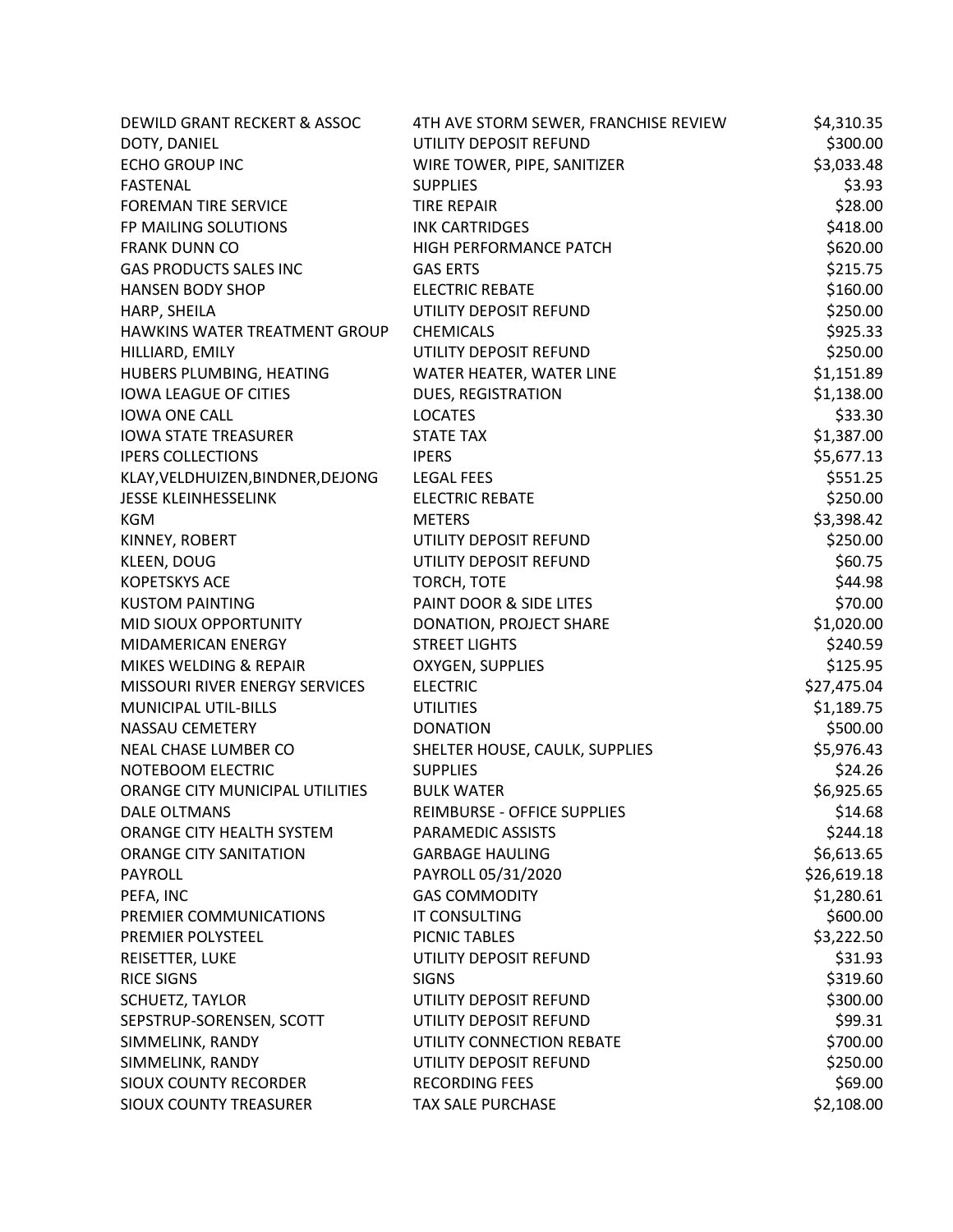| SIOUXLAND PRESS                 | PUBLICATIONS, WATER QUALITY    | \$424.49     |
|---------------------------------|--------------------------------|--------------|
| SKARSHAUG TESTING LAB.          | <b>GLOVE CLEANING/TESTING</b>  | \$65.03      |
| SLEGERS, JOHN                   | UTILITY DEPOSIT REFUND         | \$100.00     |
| TEPOE, LLC                      | UTILITY DEPOSIT REFUND         | \$200.00     |
| TOKI, ABBY                      | UTILITY DEPOSIT REFUND         | \$250.00     |
| TOM HARPENAU                    | <b>ELECTRIC REBATE</b>         | \$224.00     |
| TREASURER - STATE OF IOWA       | <b>WATER EXCISE TAX</b>        | \$1,376.00   |
| TREASURER - STATE OF IOWA       | <b>SALES TAX</b>               | \$2,088.00   |
| U.S. POSTMASTER                 | <b>POSTAGE</b>                 | \$500.00     |
| U. S. POSTMASTER                | PO BOX RENT                    | \$94.00      |
| <b>UMB BANK</b>                 | <b>BOND FEES</b>               | \$1,800.00   |
| VAN ES CONSTRUCTION             | <b>SHELTER HOUSE</b>           | \$12,273.60  |
| VANGROW, DAVE                   | UTILITY DEPOSIT REFUND         | \$150.00     |
| VANDER POL EXCAVATING           | 4TH AVE STORM SEWER            | \$29,444.66  |
| VARGASON, BENTON                | UTILITY DEPOSIT REFUND         | \$34.20      |
| <b>VERIZON</b>                  | <b>CELL PHONES</b>             | \$278.20     |
| <b>VISA</b>                     | SUPPLIES, MEMBERSHIP, SOFTWARE | \$526.39     |
| WELLMARK BLUE CROSS/BLUE SHIELD | <b>GROUP INSURANCE</b>         | \$10,054.00  |
| <b>WESCO DISTRIBUTION, INC.</b> | TRANSFORMER & BASE, BOX PAD    | \$13,663.90  |
| <b>WEST IOWA TELEPHONE</b>      | TELEPHONE, FAX, INTERNET       | \$752.70     |
|                                 | <b>TOTAL ACCOUNTS PAYABLE</b>  | \$254,685.33 |

## **TRANSFER OF FUNDS:**

**RESOLUTION 20-13 "A RESOLUTION OF THE CITY COUNCIL OF ALTON, IOWA TRANSFERRING FUNDS FROM THE TIF FAIR VIEW MEADOWS 2ND ADDITION PHASE 1 HOUSING FUND FOR DEBT REPAYMENT"** was introduced and moved for adoption by Council Member Jorgensen. Vande Griend seconded the motion to adopt.

On roll call vote: Ayes: Jorgensen, Mulder, Plathe, Vande Griend Nays: None Absent: Krull

Whereupon the Mayor Schutt declared the Resolution duly adopted.

**RESOLUTION 20-14 "A RESOLUTION OF THE CITY COUNCIL OF ALTON, IOWA TRANSFERRING FUNDS FROM THE TIF GLOBAL FUND"** was introduced and moved for adoption by Council Member Jorgensen. Plathe seconded the motion to adopt.

On roll call vote: Ayes: Jorgensen, Mulder, Plathe, Vande Griend Nays: None Absent: Krull

Whereupon the Mayor Schutt declared the Resolution duly adopted.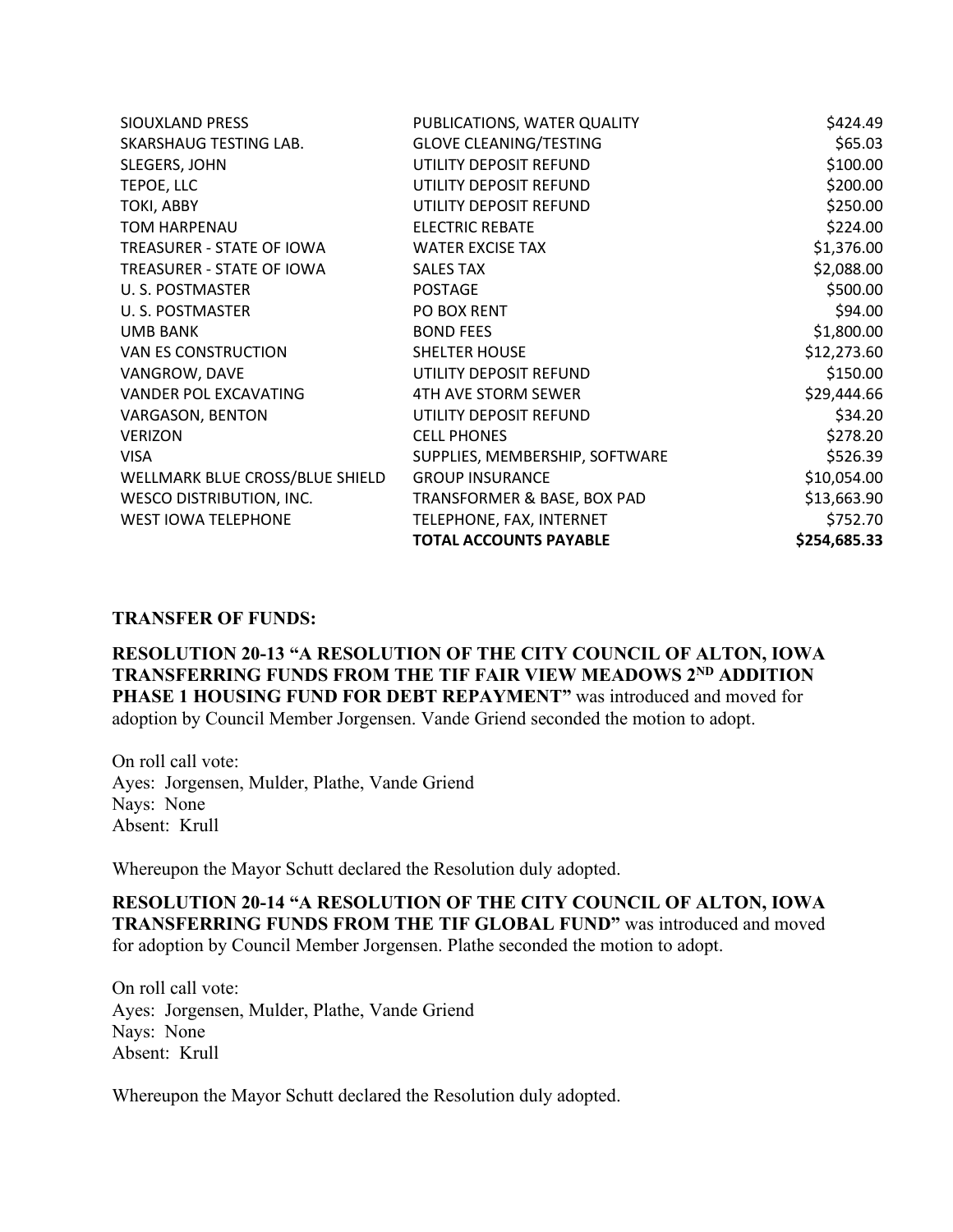**RESOLUTION 20-15 "RESOLUTION AUTHORIZING TRANSFER OF SURPLUS FUNDS FROM THE ALTON MUNICIPAL WATER UTILITY FUND TO THE CITY OF ALTON STORM WATER UTILITY FUND"** was introduced and moved for adoption by Council Member Jorgensen. Mulder seconded the motion to adopt.

On roll call vote: Ayes: Jorgensen, Mulder, Plathe, Vande Griend Nays: None Absent: Krull

Whereupon the Mayor Schutt declared the Resolution duly adopted.

**RESOLUTION 20-16 "A RESOLUTION OF THE CITY COUNCIL OF ALTON, IOWA TRANSFERRING FUNDS FROM THE GENERAL FUND TO THE CAPITAL PARKS AND TRAILS FUND"** was introduced and moved for adoption by Council Member Jorgensen. Vande Griend seconded the motion to adopt.

On roll call vote: Ayes: Jorgensen, Mulder, Plathe, Vande Griend Nays: None Absent: Krull

Whereupon the Mayor Schutt declared the Resolution duly adopted.

**LIQUOR LICENSE:** Casey's General Store has submitted a liquor license application.

Motion by Mulder and second by Plathe to approve Casey's General Store Class E Liquor License permit with Class B Wine, Class C Beer and Sunday Sales. Ayes 4

## **LIBRARY:**

**RESOLUTION 20-17 "A RESOLUTION OF THE CITY COUNCIL OF ALTON, IOWA, SETTING WAGES FOR LIBRARY EMPLOYEES FOR FISCAL YEAR 2020-2021"** was introduced and moved for adoption by Council Member Mulder. Plathe seconded the motion to adopt.

On roll call vote: Ayes: Jorgensen, Mulder, Plathe, Vande Griend Nays: None Absent: Krull

Whereupon the Mayor Schutt declared the Resolution duly adopted.

**BOARDS & COMMISSIONS:** Mayor Schutt made the following recommendations for City Boards and Commission appointments.

Fire Chief: Quintin Van Es Planning & Zoning Commission: Andy Van Ommeren Recreation Board: Jenny Plathe